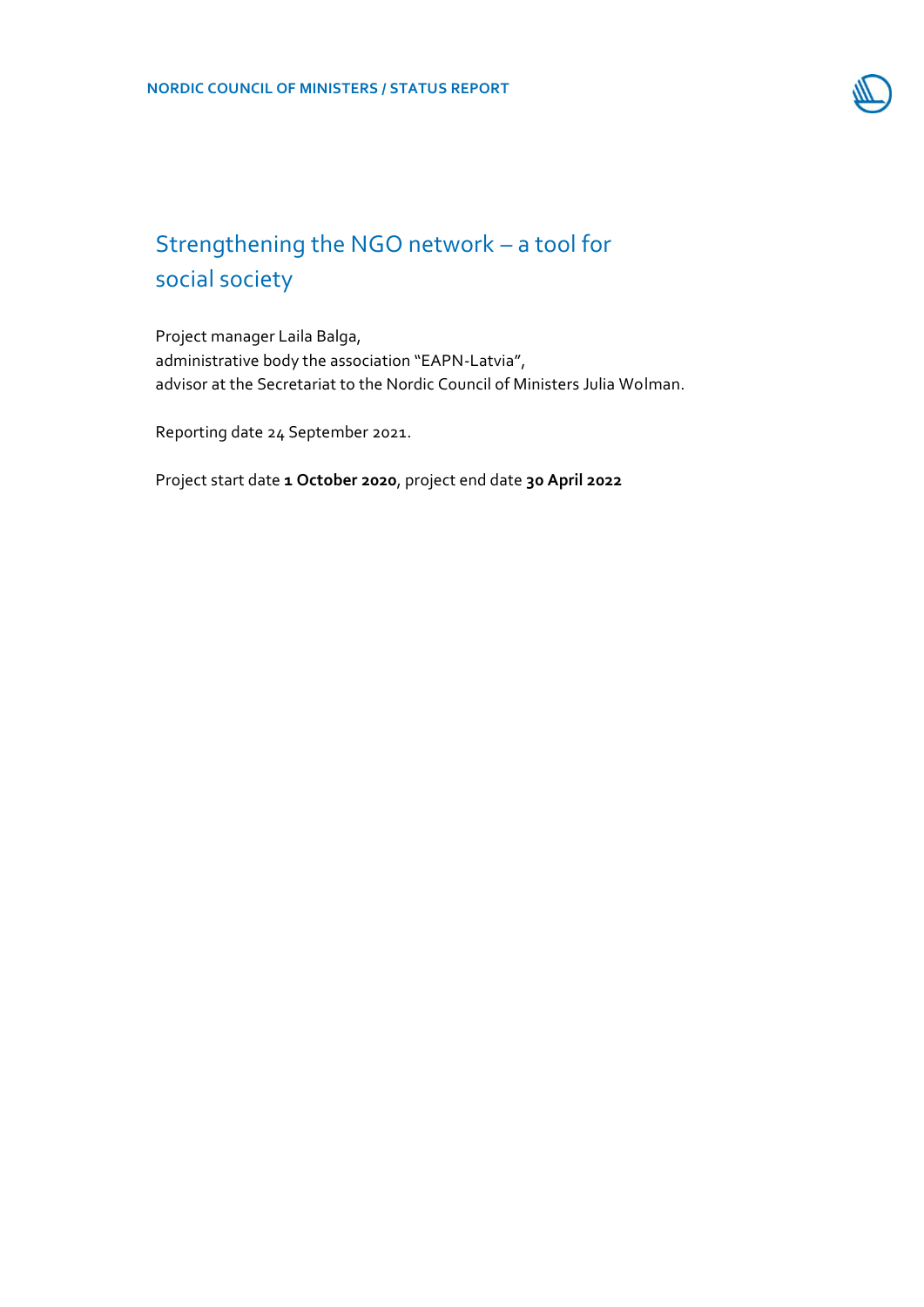# Project report summary

## **The Status Report period 01/10/2020 – 31/08/2021**

| Category    | The project is | Comments                                                                                                                                                                                                                                                                                                                                                                                                                                                                                                                                                                                                                                                                                                                                                                                                                                                                                                                                                                                         |
|-------------|----------------|--------------------------------------------------------------------------------------------------------------------------------------------------------------------------------------------------------------------------------------------------------------------------------------------------------------------------------------------------------------------------------------------------------------------------------------------------------------------------------------------------------------------------------------------------------------------------------------------------------------------------------------------------------------------------------------------------------------------------------------------------------------------------------------------------------------------------------------------------------------------------------------------------------------------------------------------------------------------------------------------------|
|             | delivering     |                                                                                                                                                                                                                                                                                                                                                                                                                                                                                                                                                                                                                                                                                                                                                                                                                                                                                                                                                                                                  |
|             |                |                                                                                                                                                                                                                                                                                                                                                                                                                                                                                                                                                                                                                                                                                                                                                                                                                                                                                                                                                                                                  |
| Quality     | as expected    | The project had deepened understanding of the role<br>of civil society and strengthens the NGO network of<br>the Baltic Sea Region to contribute to the social and<br>health sector by using the social rights instruments.<br>Six partners from 6 countries - Latvia, Estonia, Russia,<br>Belarus, Sweden, Poland and Norway - have devel-<br>oped the network by improving<br>24 experts'<br>knowledge and skills regarding the topical social<br>rights that are being used in cooperation with educa-<br>tion institutions, state's or municipality's structures in<br>decision-making. By using the basic principles of the<br>European Pillar of Social Rights and the exchange of<br>experience the partners have built their capacity in<br>order to positively influence to the social secure policy<br>in the Region, which has supported by the European<br>Commission and the Nordic programs.                                                                                       |
| <b>Time</b> | as expected    | In the period from February to August 2021, six pro-<br>ject management meetings were held in remote for-<br>mat, which were attended by 10 managers from part-<br>ner organizations.<br>On May 21, 2021, the project partner Eesti People to<br>People (Estonia) organized a project launch webinar -<br>NGO expert seminar. The webinar was attended by<br>13 participants from organizations in Estonia, Latvia,<br>Sweden, Norway and St. Petersburg.<br>On July 13, 2021, the project partner PSP-Foundation<br>(St.Petersburg, Russia) organized a webinar - NGO<br>expert seminar. The webinar was attended by 18 par-<br>ticipants from organizations in Estonia, Latvia,<br>Poland, Sweden, Norway and St. Petersburg.<br>In the period from February to September 2021, 9 pro-<br>ject partners prepared a plan of 1-5 seminars-<br>workshops and implemented local activities in their<br>countries. The project partners involved a total of<br>358 participants in local workshops. |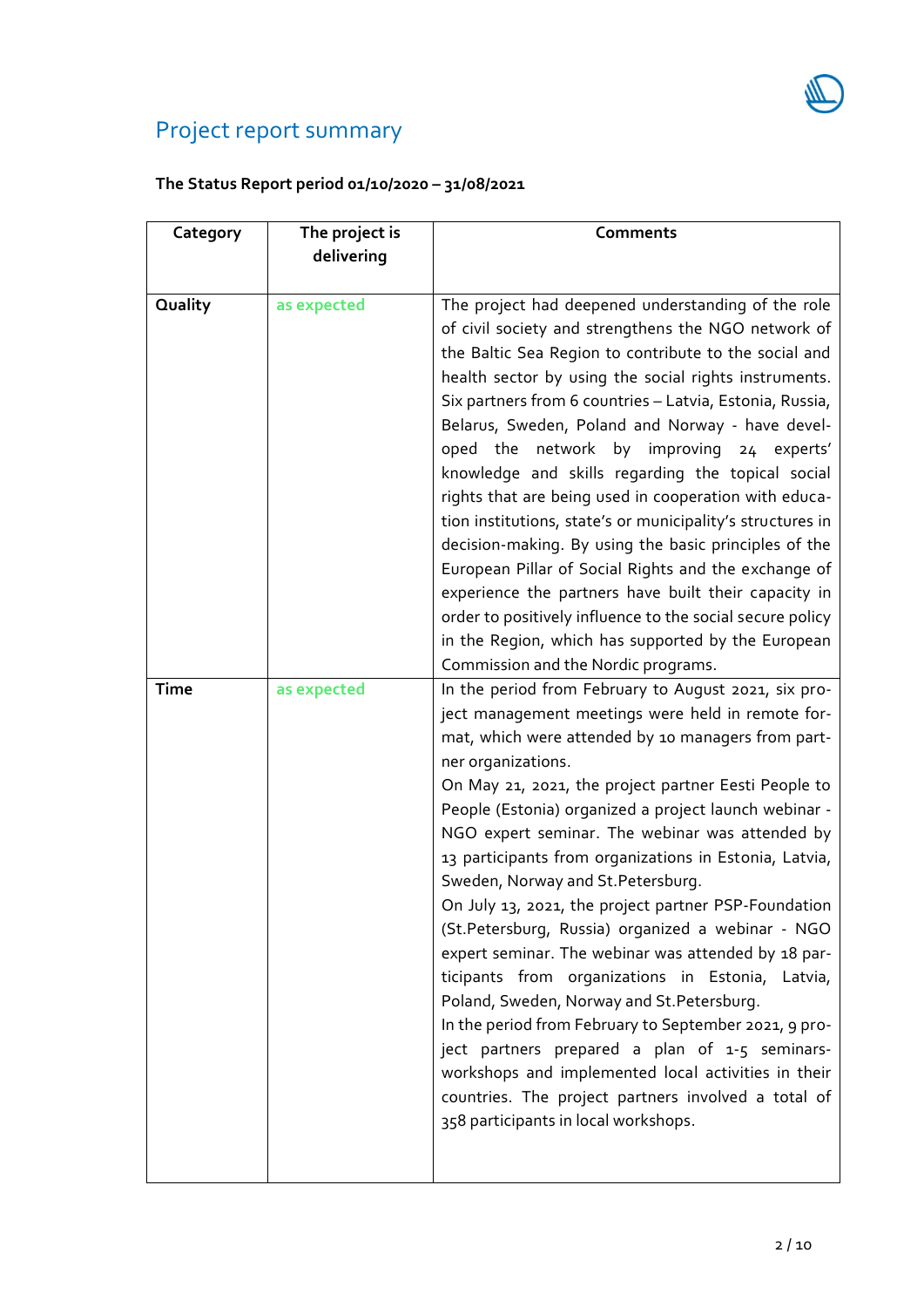| <b>Budget</b>       | with challenges | 30% from the total grant DKK 444,150 used. Based on<br>the amendments regarding the organization of webi-<br>nars in May-September 2021, the project budget was<br>also amended to take into account the savings in NCM<br>funding previously planned for trips to Estonia,<br>St. Petersburg, Poland, Sweden and Belarus. The pro-<br>ject included relevant activities for the period from<br>January to September 2021 - local workshops, with<br>equal funding for each partner from travel expenses,<br>i.e. a total of DKK 67,914.                                                                                                                                                                                                                                                                                                                                                               |
|---------------------|-----------------|--------------------------------------------------------------------------------------------------------------------------------------------------------------------------------------------------------------------------------------------------------------------------------------------------------------------------------------------------------------------------------------------------------------------------------------------------------------------------------------------------------------------------------------------------------------------------------------------------------------------------------------------------------------------------------------------------------------------------------------------------------------------------------------------------------------------------------------------------------------------------------------------------------|
| Objectives          | as expected     | The objectives of this project achieved by implement-<br>ing the following tasks: 1) improving the knowledge<br>on the principles of the EPSR and other social rights<br>instruments with the experience in Estonia, Russia,<br>Latvia, Belarus, Sweden and Norway; 2) improving the<br>knowledge on the previous experience of partner or-<br>ganizations in cooperation with education institu-<br>tions, state's and municipality's structures in the social<br>and health sector; 3) strengthening the built NGO<br>network of the Baltic Sea Region to contribute to the<br>promotion of the social security in cooperation with<br>NGOs and society in partner countries; 4) summariz-<br>ing and disseminating of information with conclusions<br>of the NGO experts on the role and opportunities of<br>NGO network in advocacy of interests in the social se-<br>curity policy of the Region. |
| <b>Deliverables</b> | with challenges | Information about the content of the project and the<br>achieved results was disseminated both to the par-<br>ticipants of the NGO and to the public in general with<br>the main website of the project and social network<br>help. These pages contain the logos of the project<br>sponsor and partner organizations and information<br>about the project. In addition, EAPN-Latvia distrib-<br>uted a monthly "News" for use by partner organiza-<br>tions. Resources such as the press, radio and televi-<br>sion were not used during the project reporting pe-<br>riod. Due to the political situation and the existing<br>legislation, the partners from Kaliningrad and<br>St. Petersburg had very limited opportunities to dis-<br>seminate content and visual information about the<br>cooperation in the project, but from Belarus there<br>were practically no such opportunities.          |

W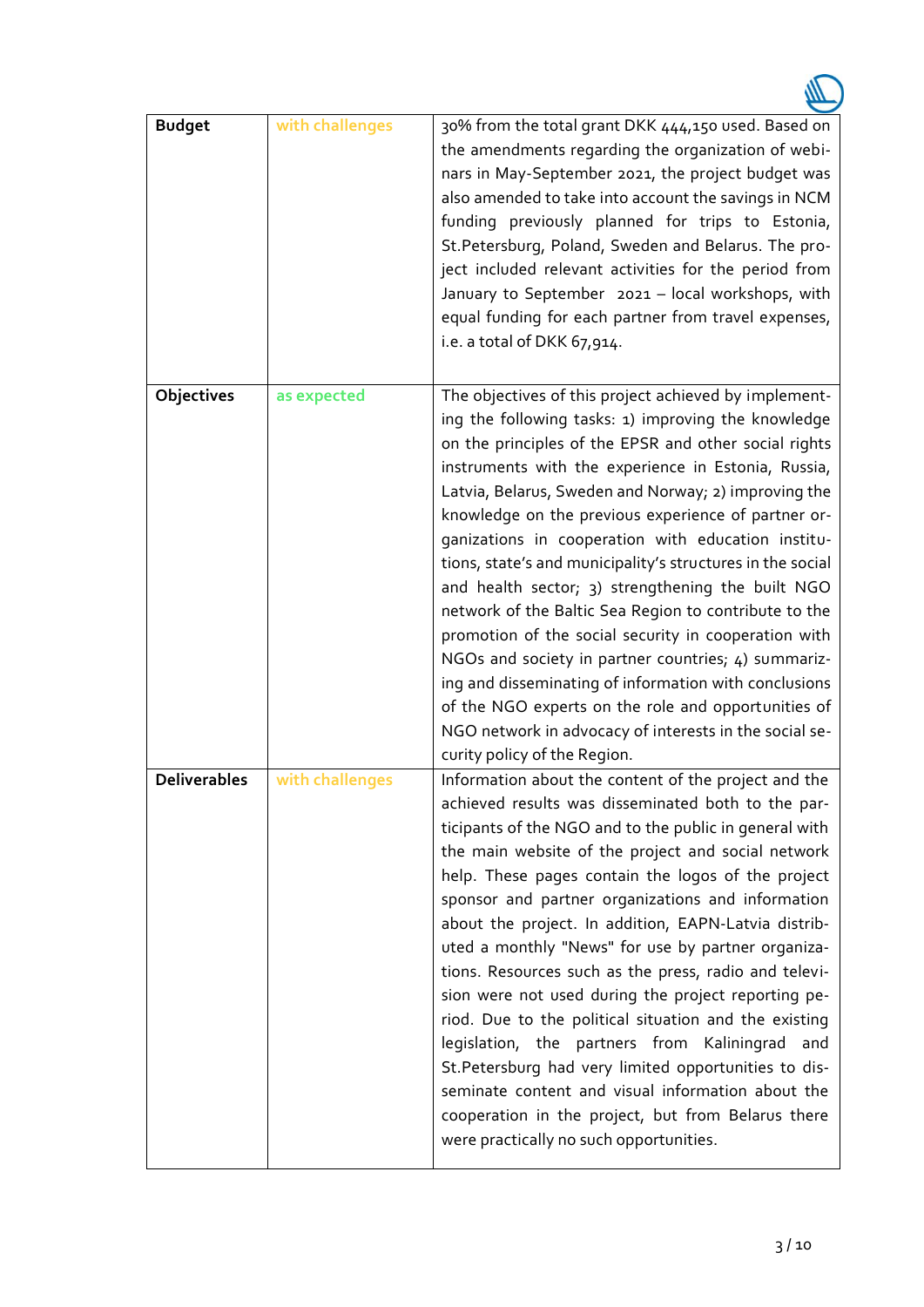#### **1. PURPOSE OF THE PROJECT, STRATEGIC LINK, OBJECTIVES AND BENEFIT**

The project in period of 11 months had deepened understanding of the role of civil society and strengthens the NGO network of the Baltic Sea Region to contribute to the social and health sector by using the social rights instruments. Six partners from 6 countries – Latvia, Estonia, Russia, Belarus, Sweden, Poland and Norway - have developed the network by improving 24 experts' knowledge and skills regarding the topical social rights that are being used in cooperation with education institutions, state's or municipality's structures in decision-making. The need for this project is determined by the large amount of the population being socially disadvantaged in the Baltic States, Poland, Russia and Belarus. Only strong NGO network, which includes the Nordic countries, can successfully handle the advocacy of these people's interests. By using the basic principles of the European Pillar of Social Rights and the exchange of experience the partners have built their capacity in order to positively influence to the social secure policy in the Region, which has supported by the European Commission and the Nordic programs. The success of this project will result in change of attitude and activation within NGOs and population.

The participation of partners from the Nordic countries in this project has been mutually beneficial for all partners. Cooperation between EAPN-Latvia and its partners of Russia, Belarus, Estonia and Poland is directly aimed at fostering democracy and protection of social security in the Baltic Sea Region with the help of Nordic countries. The positive experience in the legislative processes that Denmark, Sweden and Norway have is useful in order to comprehensively develop social and health promotion sectors. The proclamation of EPSR in Sweden in 2017 shows the direction of development for the social rights of socially disadvantaged groups, and that is recommended also to Baltic States, Belarus and Russia. The project is focused on increasing the significance and impact of the civil society of Nordic countries by strengthening NGOs and their cooperation with different institutions in each partner country. The expanded participation and exchange of experience within the NGO network will be able to affect the understanding and balanced development of society in the Baltic Sea Region.

EAPN-Latvia and partners maintained the three cross-sectoral strategies planned in the project: 1) while planning to increase the influence of NGO network the partners included in project activities the discussions regarding the use of social rights instruments with education, state and municipal institutions that are responsible for the social inclusion of children and young people; as a result the NGO experts will summarize and disseminate their conclusions on health care and social security for children and young people both in law and in practice; 2) the sustainability of this project was ensured by the stable cooperation between the NGO network organizations with a common goal – creation of strong social security in the Baltic Sea Region, with getting funding for NGO activities from EU and Nordic funds; 3) the partners unequivocally support gender equality in society and decision-making, as provided for in the EPSR, and this aspect was observed by ensuring the equal participation of women and men in this project.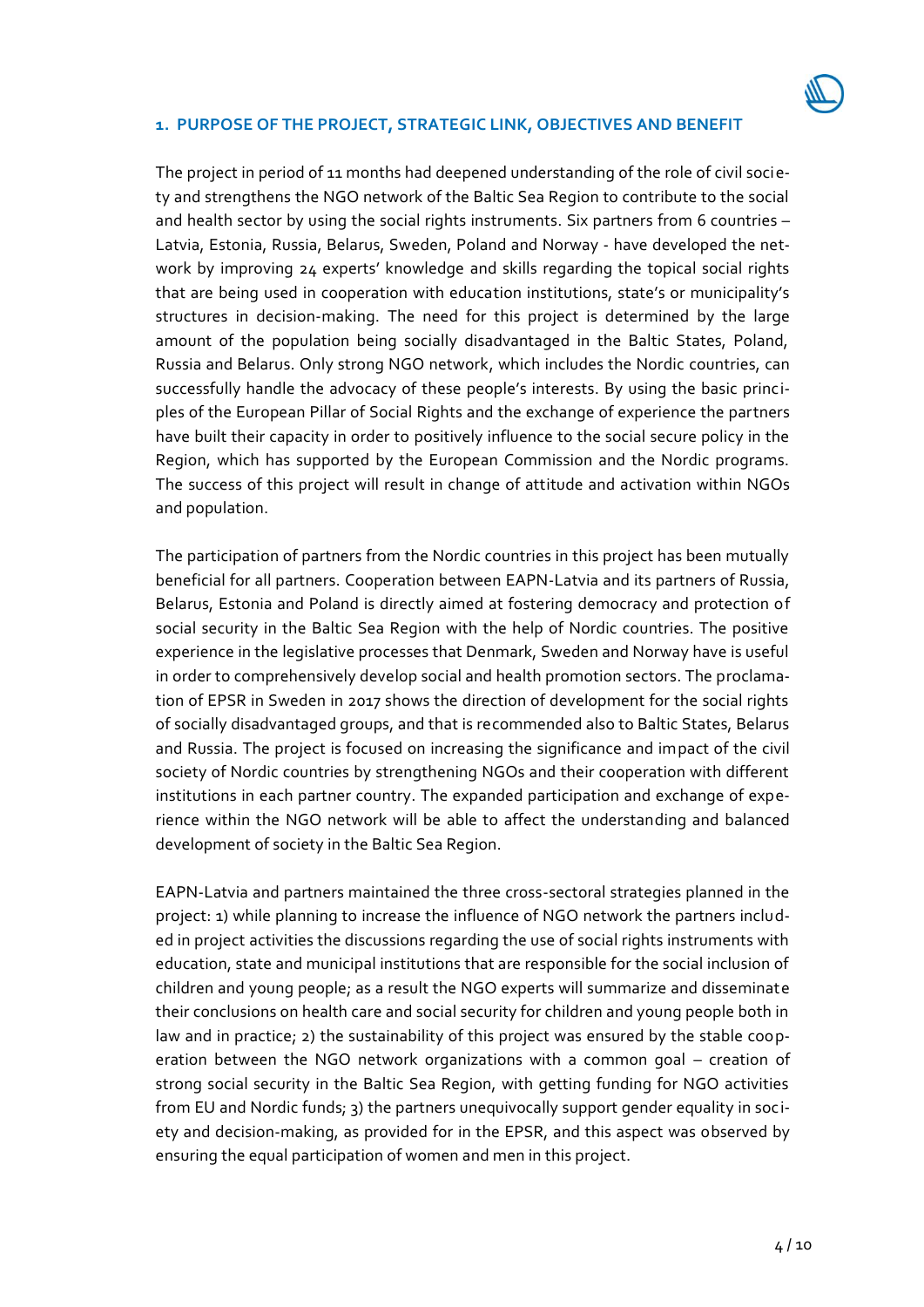The target group of this period has consisted 24 experts in the social and health sector who works in 6 partner organizations: EAPN-Latvia, Eesti People to People, PSP-Foundation, Foundation INTERAKCIA, Stowarzyszenie VESUVIO, B-Creative Association and Velferdsalliansen EAPN-Norway. The objectives of this project achieved by implementing the following tasks: 1) improving the knowledge on the principles of the EPSR and other social rights instruments with the experience in Estonia, Russia, Latvia, Belarus, Sweden and Norway; 2) improving the knowledge on the previous experience of partner organizations in cooperation with education institutions, state's and municipality's structures in the social and health sector; 3) strengthening the built NGO network of the Baltic Sea Region to contribute to the promotion of the social security in cooperation with NGOs and society in partner countries; 4) summarizing and disseminating of information with conclusions of the NGO experts on the role and opportunities of NGO network in advocacy of interests in the social security policy of the Region.

#### **a. Amendments**

No changes were made to the project's basis, problem, purpose, scope or target group, as well as to the project's strategic links with co-operation programs and the Nordic vision.

#### **2. DELIVERABLES AND ACTIVITIES**

#### Management meetings

Activity # 1. In the period from February to August 2021, six project management meetings were held in remote format (10.02., 11.02., 03.03., 06.05., 15.06., 12.08.), which were attended by 10 managers from partner organizations: Laila Balga, Ruta Pels, Marina Matiunina, Boris Panich, Marina Borisova, Alina Stadnik, Jan Johansen, Ingmarie Rohdin, Honoratte Muhanzi and Hans Vodsgaard (until 11.02.). The webinars discussed and approved the schedule of international activities, tasks for the implementation of local activities, partners' budgets, publicity measures and tasks for dissemination of results. Administrative meetings were organized by EAPN-Latvia, each partner provided a computer and connection to ZOOM to participate in the webinar.

#### Activities

# 3 On May 21, 2021, the project partner Eesti People to People (Tallinn, Estonia) organized a project launch webinar - NGO expert seminar on the topic "European Pillar of Social Rights and other tools of social rights – Fair working condition. Exchange of experience of NGOs". The webinar was attended by 13 participants from organizations in Estonia, Latvia, Sweden, Norway and St.Petersburg. The seminar was moderated by Ruta Pels, President of EPTP, who introduced the project tasks to the participants. Experts from Estonia, Sweden, Norway and St.Petersburg gave presentations on the implementation of the EPSR, fair working conditions and gender equality in Estonia, Swedish practices in promoting social security, ensuring a guaranteed minimum income in Norway, and legal employment of migrants and protection of labour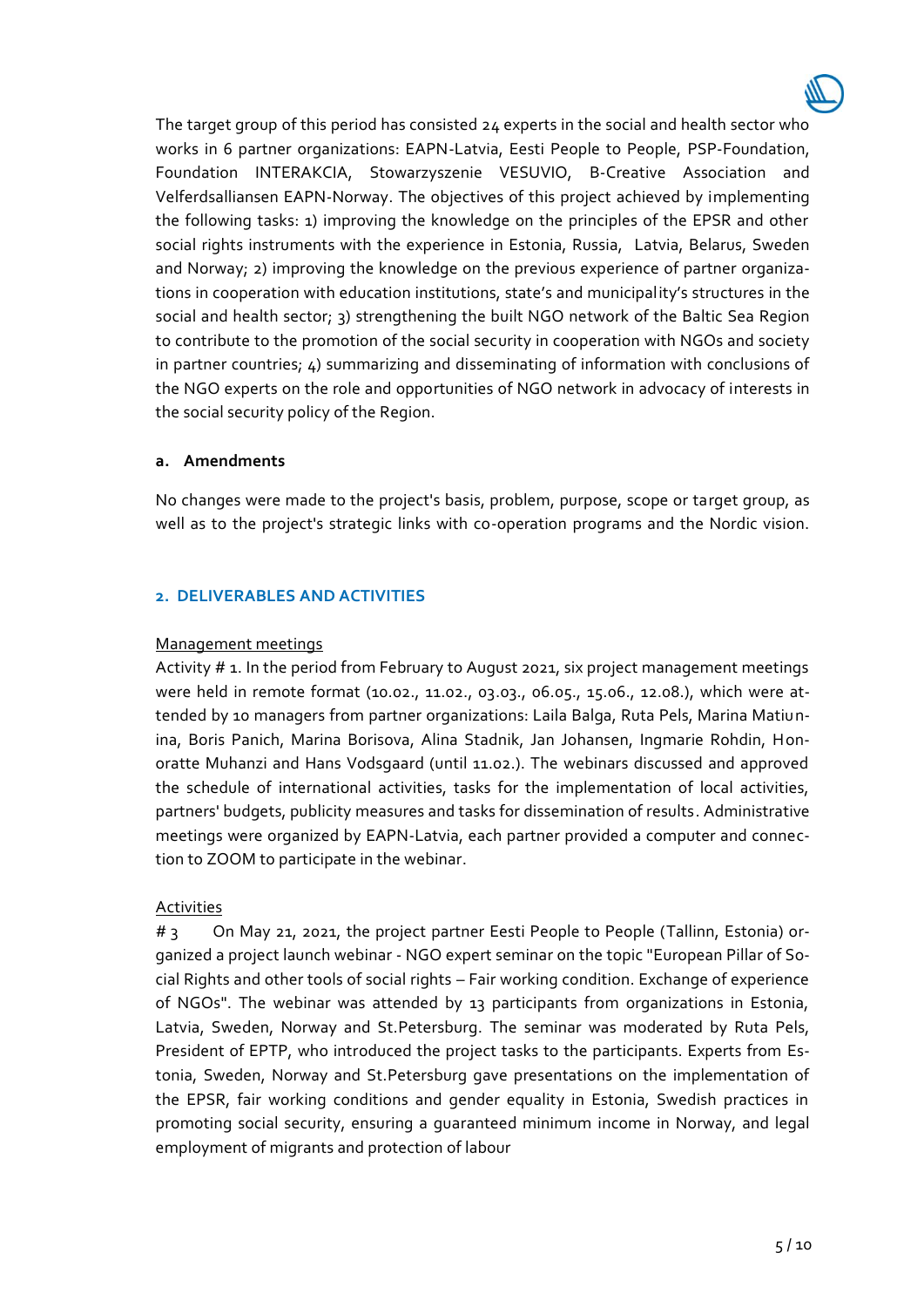

rights in Russia. After the webinar with questionnaires, NGO experts provided their assessment and suggestions regarding the results of the seminar.

# 5 On July 13, 2021, the project partner PSP-Foundation (St.Petersburg, Russia) organized a webinar - NGO expert seminar on the topic "European Pillar of Social Rights and other tools of social rights – Social protection and inclusion. Exchange of experience of NGOs". The webinar was attended by 18 participants from organizations in Estonia, Latvia, Poland, Sweden, Norway and St.Petersburg. The seminar was moderated by Olga Efimova, Project Manager of PSP-Foundation. Experts from St. Petersburg, Latvia and Belarus gave presentations on the main tasks in the field of promoting the social and cultural integration of migrants, on social integration of migrants in the legal and socio-cultural context and on inclusive practices in the field of integration of female migrants in Russia, the Latvian experience on strengthening the NGO network, and the rights of persons with disabilities and social integration in Belarus. After the webinar with questionnaires, NGO experts provided their assessment and suggestions regarding the results of the seminar.

#### Local workshops

In the period from February to September 2021, 9 project partners prepared a plan of 1-5 seminars-workshops and implemented local activities in their countries that corresponded to the goals and objectives of the project (see Chapter 1). The project partners involved a total of 358 participants in local workshops (Latvia - 41, Estonia - 20, Poland - 16, Belarus - 40, Norway - 96, Sweden - 15, Denmark - 40, St. Petersburg - 30, Kaliningrad - 60). Target groups were formed by NGO staff and volunteers, politicians, decision-makers in state institutions and municipalities, and stakeholders. In these workshops, the partners achieved the following results: 1) strengthened the management capacity of their organization; 2) strengthened NGO networking methods and knowledge of social security in pandemic conditions; 3) increased knowledge on social inclusion and gender equality; 4) increased knowledge about the principles of the ESRP and their implementation in the EU Member States; 6) increased knowledge of social inclusion strategies; 7) raised awareness of the role of employment and education in the process of social inclusion, incl. for young people; 8) increased knowledge for ensuring equality in social and labor law and the right to education; 9) provided knowledge and skills for the protection of the health of the elderly and people with disabilities; 10) raised awareness of child poverty; 11) strengthened contacts and cooperation with politicians, decision-makers and business representatives; 12) prepared proposals for legislators on issues of ensuring access to health, training and promotion of employment aimed at poverty reduction.

#### **a. Amendments**

During the project implementation process, several changes were made in connection with the pandemic restrictions in 2020 and 2021; these amendments have been agreed with Mr.Daniel Jaakkola, Advisor at the Secretariat to the Nordic Council of Ministers – 15/03/2021 – for a change of partner; 21/05/2021 on the approval of webinars, the inclu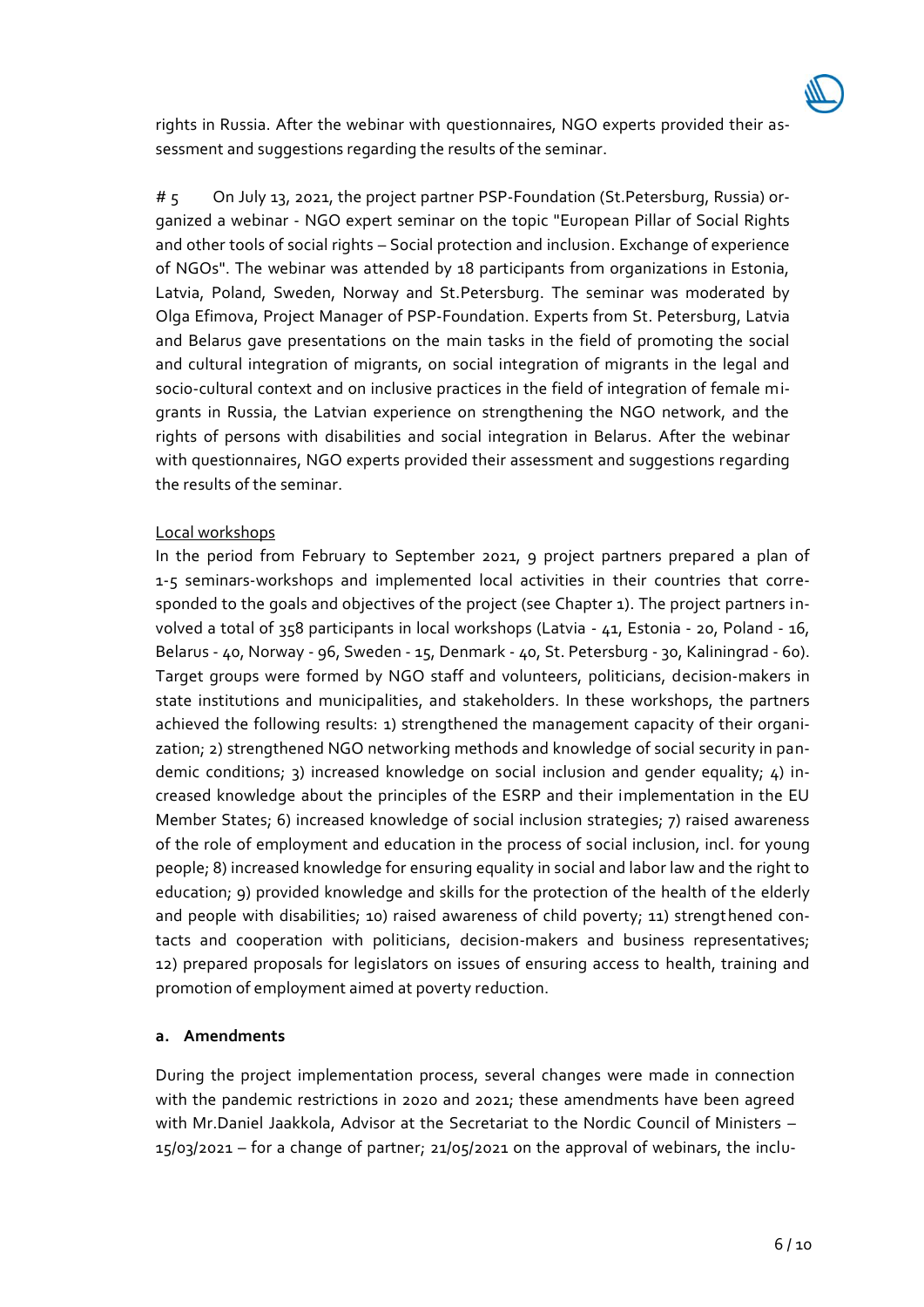sion of additional activities in the project and amendments to the budget; 26/06/2021 on the extension of the Status Report deadline until 30/09/2021.

Due to the aggravation of the pandemic in the autumn of 2020 and the restrictions set by the governments, as well as the lack of experience of the partners to move to the implementation of remote activities, the active implementation of the project actually started in February 2021.

The following changes were made to the project regarding the organization of seminars / workshops in webinar format, namely: Activity # 3 in Estonia 21/05/2021, Activity # 5 in St.Petersburg 13/07/2021; Activity # 6 in Poland 08/2021; Activity # 4 in Sweden 09/2021; Activity # 7 in Belarus 09/2021.

However, the symposium, two seminars / workshops and evaluation meeting planned for the project until 30 September 2021 were not planned in a webinar format, as trips to four partner countries were planned, namely: activity # 8 10/2021 - Norway, activity # 9 11/2021 - Kaliningrad, activities # 2 and # 10 2022 - Denmark and Latvia.

Based on these amendments regarding the organization of webinars in May-September 2021, the project budget was also amended to take into account the savings in NCM funding previously planned for trips to Estonia, St. Petersburg, Poland, Sweden and Belarus. The project included relevant activities for the period from January to September 2021 – local workshops, with equal funding in the amount 7546 DKK for each partner from travel expenses, i.e. a total of DKK 67,914.

Practicing seminars / workshops in webinar format, already in two implemented activities, which took place in May and August, attracted a larger number of individual participants - NGO experts than planned, i.e. 24 instead of 18.

On 15 May 2021, the lead partner EAPN-Latvia attracted a project partner from Denmark - Odense Aftenskole, because the previously planned partner Interfolk - Institute for Civil Society withdrew from the project on 15 March 2021 without signing the contract.

No changes are envisaged in the content of the project activities and the planned results. In some cases, the sequence of activities was changed in the project, but this does not affect the achievement of the intended results.

#### **b. Status**

The project implementation process in the period from October 1, 2020 to August 31, 2021 is ensured by 22%. The amount of the NCM grant to partners during this period is 30% from the total DKK 444,150.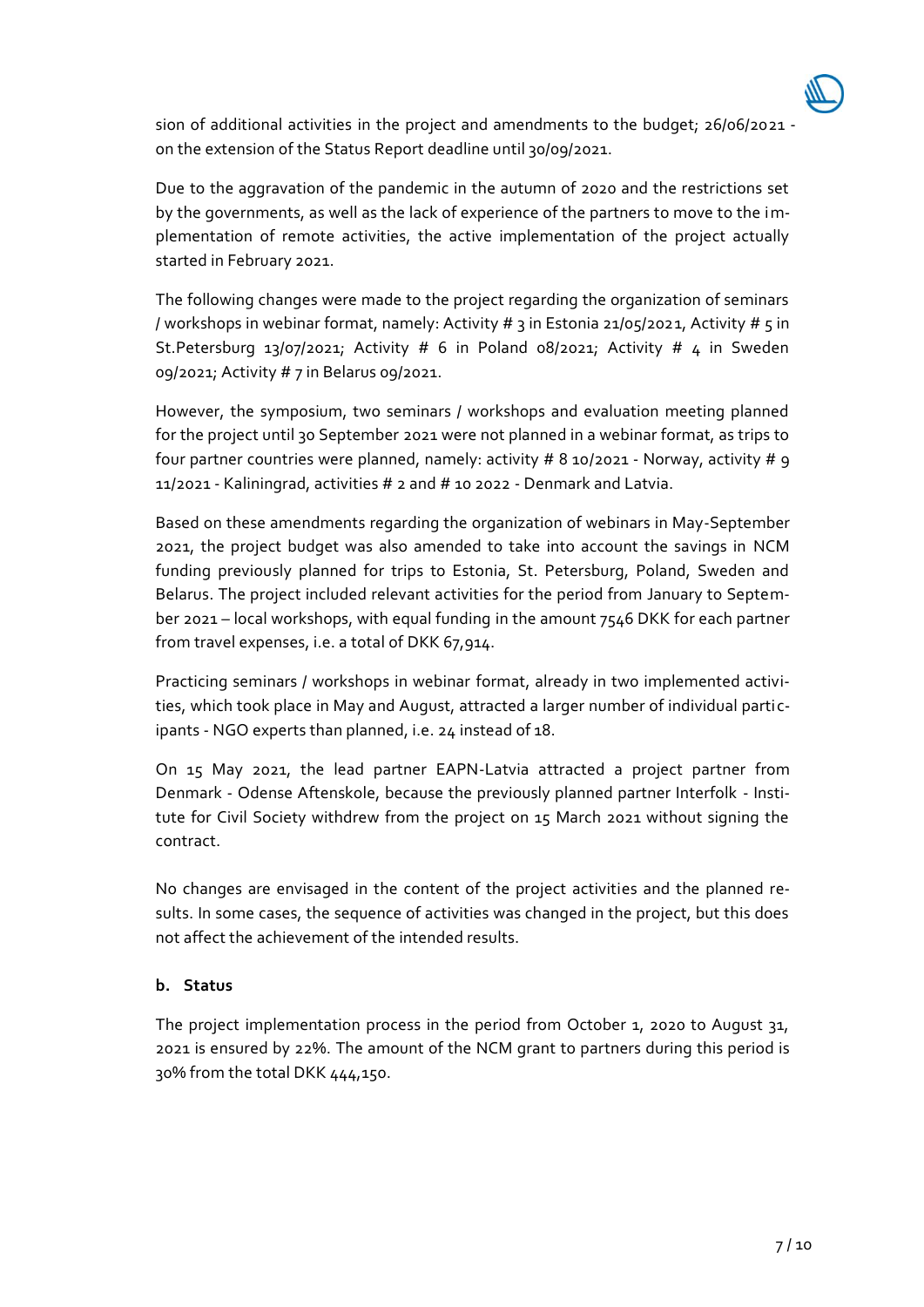#### **3. COMMUNICATION**

In the period from February to August 2021, communication in the project was provided by 9 partners with the planned target groups: NGO experts in the social and health sector, NGO employees and volunteers, and heads of public administration institutions and employees in the social and health field of education, state and municipal structures.

Communication took place in two seminars / workshops and a significant number of local workshops with a direct target group of 24 experts on the European Pillar of Social Rights and other social rights instruments, on cooperation with educational institutions, state and municipal structures, on topical social and health issues, on previous developments in this area, on mutual cooperation between NGO experts, on dissemination of information of social security policy. The knowledge and skills of NGO experts for operating in the network of the Baltic Sea Region for the promotion of social security were improved.

The project contacted a significant number of NGO staff and volunteers, who are an indirect target group but were involved in activities in 9 partner countries, as well as received information both during and after the activities. Communication with these participants took place on the EPSR and other social rights instruments, on topical social and health issue, on the role of Network in the Baltic Sea Region and on the capabilities of NGO experts in the implementation of social rights, as well as on cooperation with society in the social and health field in general. The knowledge, understanding and skills of NGO employees and volunteers for operating in the network of the Baltic Sea Region for the promotion of social security were improved.

The project also contacted a significant number of heads of public administration institutions and employees in social and health field of educational institutions, state and municipal structures, who are also an indirect target group, but were not involved in activities in the partner countries; this target group received information after the activities were completed. Communication with this target group took place on similar topics as mentioned above, as well as on cooperation between NGOs and decision-makers. The knowledge of state structure specialists on the activities of NGO network in advocacy in the Baltic Sea Region in the social and health field and in the promotion of social security in general was improved.

To ensure communication and visibility, the project coordinator EAPN-Latvia and 8 partners regularly used their staff and volunteer resources, as well as their organisation's premises, communication services and technologies. The implementation of these measures was significantly and differently from previous experience affected by the pandemic, as the communication took place remotely, but the visual design (logos, inscriptions, souvenirs, handouts, etc.) had to be used to a much lesser extent.

Information about the content of the project and the achieved results was disseminated both to the participants of the NGO and to the public in general with the main website of the project http://www.eapn.lv/baltic\_project\_4/ and Facebook page <https://www.facebook.com/PretNabadzibu> and <https://www.facebook.com/laila.balga/>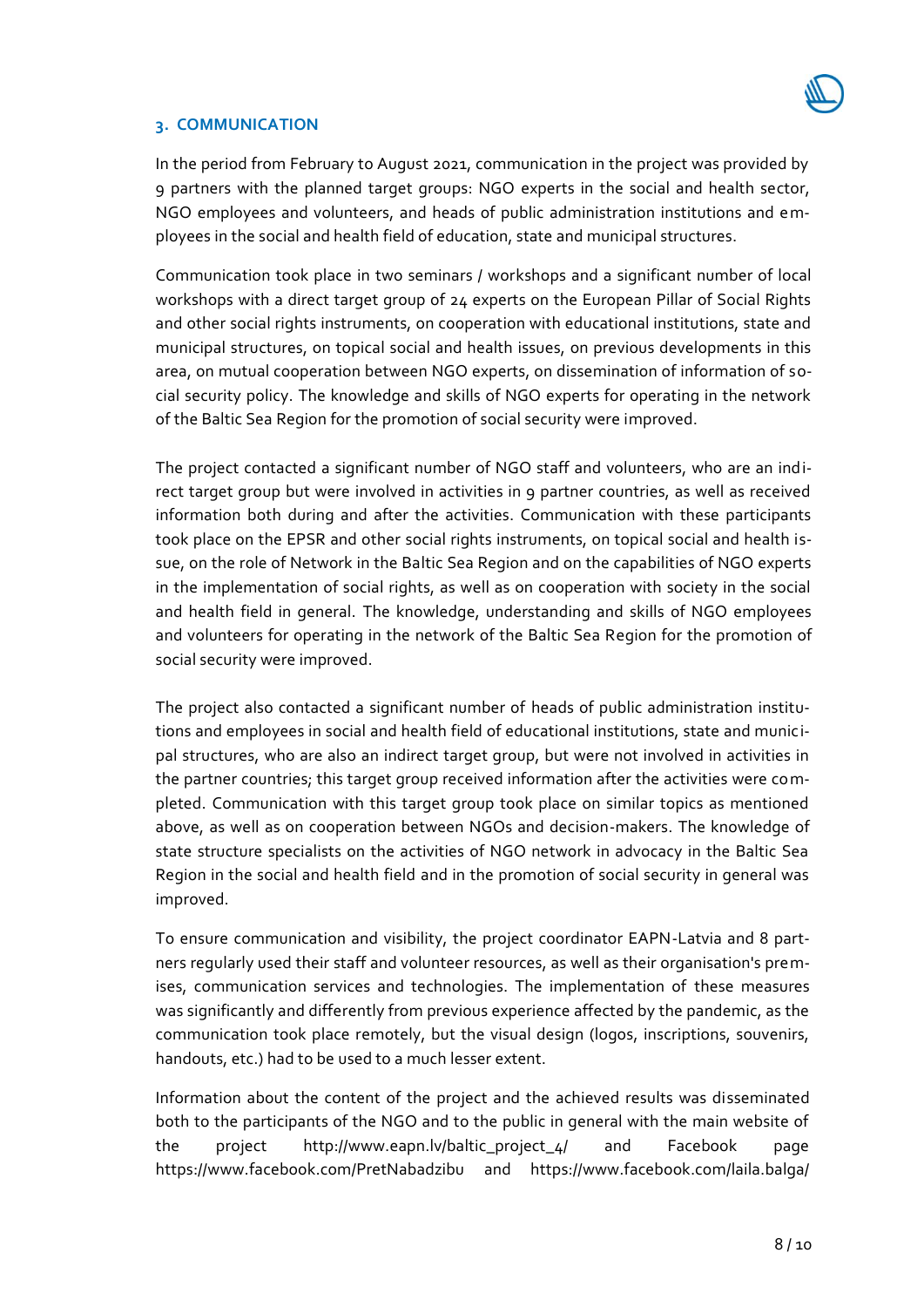help. The project website and social network pages contain the logos of the project sponsor and partner organizations and information about the project. Partner websites and/or social networks (Facebook, Instagram, Youtube) were connected to EAPN-Latvia pages. In addition, EAPN-Latvia distributed a monthly "News" ("Jaunumi") for use by partner organizations, and in some cases other partners distributed their newsletters. Resources such as the press, radio and television were not used during the project reporting period.

Due to the political situation and the existing legislation, the partner organizations from Kaliningrad and St.Petersburg had very limited opportunities to disseminate content and visual information about the cooperation in the project, but from Belarus there were practically no such opportunities. However, online communication with EAPN-Latvia and other partner organizations in Russia and Belarus was provided very regularly and in good quality, which ensured the process of achieving the planned results.

Six project management meetings in web format were important during the reporting period to ensure regular communication and visibility between partners.

#### **a. Amendments**

Due to the limitations of the pandemic, the communication within the project took place remotely, which was different from the planned process. No formal changes were made to the project in terms of communication and visibility plan.

#### **b. Status**

The project communication process in the period from October 1, 2020 to August 31, 2021 is ensured according to the scope of implemented activities and in relation to them.

### **4. RISKS**

EAPN-Latvia had prepared an application for the network's activities, without anticipating significant risks that would hinder the achievement of the planned objectives. EAPN-Latvia took into account the cooperation of the project partners over several years and the longterm experience of the partners in the implementation of international projects, as well as the signed cooperation agreement, which helped to avoid risks during this reporting period. The project coordinator and partners also communicated in a timely manner and also addressed technical issues that may have been related during this reporting period.

#### **a. Amendments**

During the reporting period, a number of new pandemic risks emerged for project management. First, due to psychological disagreements over the project management methods, the approved Danish partner withdrew from the project, which posed a risk to the achievement of the intended objectives and the scope of the activities. Secondly, for political and legal reasons, it was difficult for the Russian and Belarusian partners to ensure the publicity of the project, as well as to attract participants in Belarus, which posed a risk to